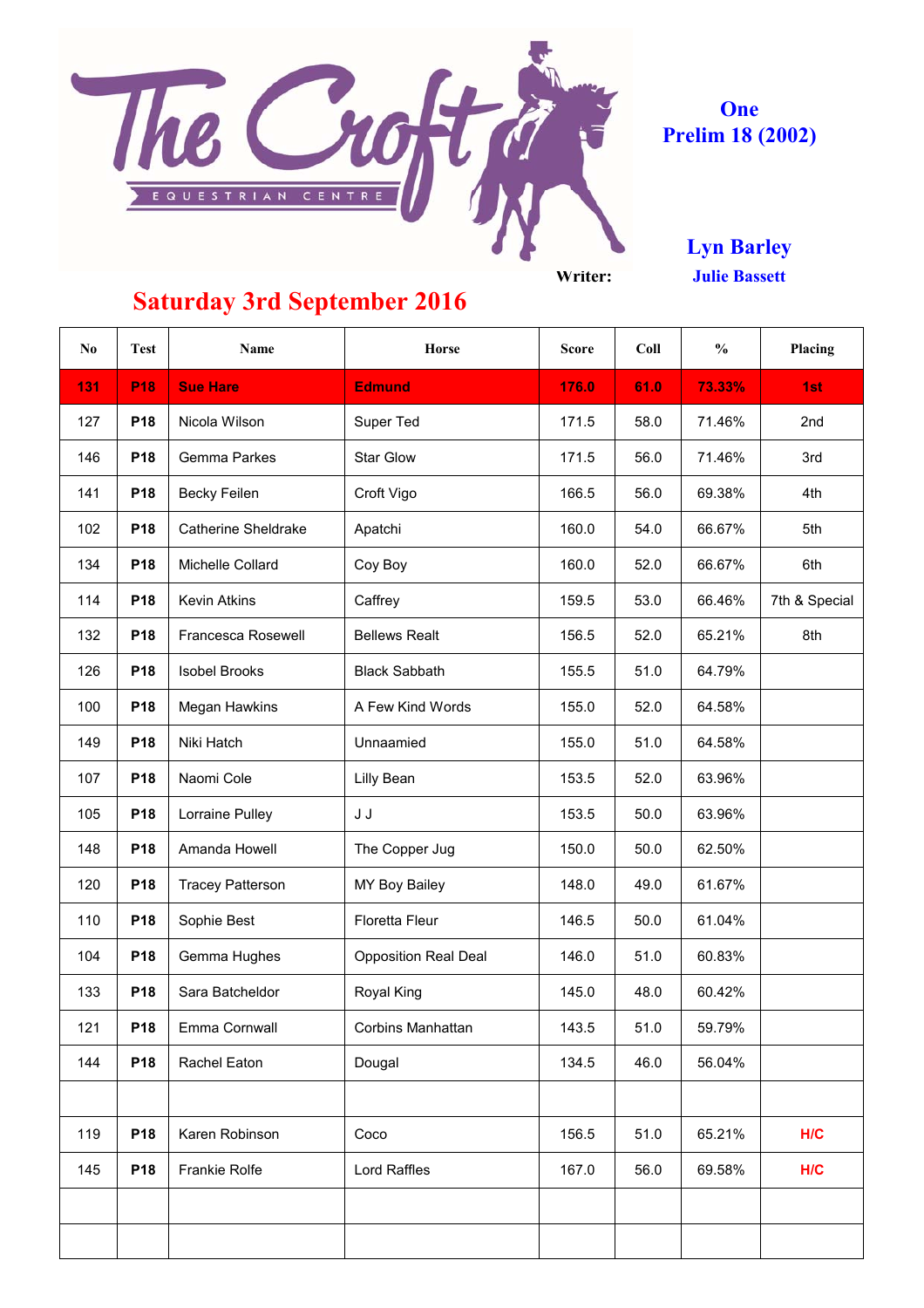

**Two Prelim 12 (2005)**

**Terrie Cross**

**Claire Shoesmith**

| $\mathbf{N}\mathbf{o}$ | <b>Test</b>     | <b>Name</b>         | Horse             | <b>Score</b> | Coll | $\frac{0}{0}$ | Placing |
|------------------------|-----------------|---------------------|-------------------|--------------|------|---------------|---------|
| 124                    | <b>P12</b>      | <b>Sam Champion</b> | <b>Gemini</b>     | 181.0        | 59.0 | 72.40%        | 1st     |
| 119                    | P12             | Karen Robinson      | Coco              | 174.5        | 55.0 | 69.80%        | 2nd     |
| 146                    | P12             | Gemma Parkes        | <b>Star Glow</b>  | 172.0        | 56.0 | 68.80%        | 3rd     |
| 145                    | P <sub>12</sub> | Frankie Rolfe       | Lord Raffles      | 169.0        | 53.0 | 67.60%        | 4th     |
| 125                    | P <sub>12</sub> | Lynda Black         | Lance             | 166.0        | 53.0 | 66.40%        | 5th     |
| 128                    | P12             | Nicola Wilson       | Henwood           | 165.5        | 51.0 | 66.20%        | 6th     |
| 115                    | P <sub>12</sub> | Sara Appleton       | Madigan           | 163.5        | 50.0 | 65.40%        | 7th     |
| 122                    | P <sub>12</sub> | Emma Cornwall       | Final Swan Song   | 163.0        | 51.0 | 65.20%        | 8th     |
| 143                    | P <sub>12</sub> | Helen Dominick      | Louis             | 159.5        | 51.0 | 63.80%        |         |
| 134                    | P <sub>12</sub> | Michelle Collard    | Coy Boy           | 154.0        | 50.0 | 61.60%        |         |
| 148                    | P <sub>12</sub> | Amanda Howell       | The Copper jug    | 152.5        | 49.0 | 61.00%        |         |
| 147                    | P12             | Jo Panting          | The golden wonder | 141.5        | 45.0 | 56.60%        | Special |
|                        |                 |                     |                   |              |      |               |         |
|                        |                 |                     |                   |              |      |               |         |
|                        |                 |                     |                   |              |      |               |         |
|                        |                 |                     |                   |              |      |               |         |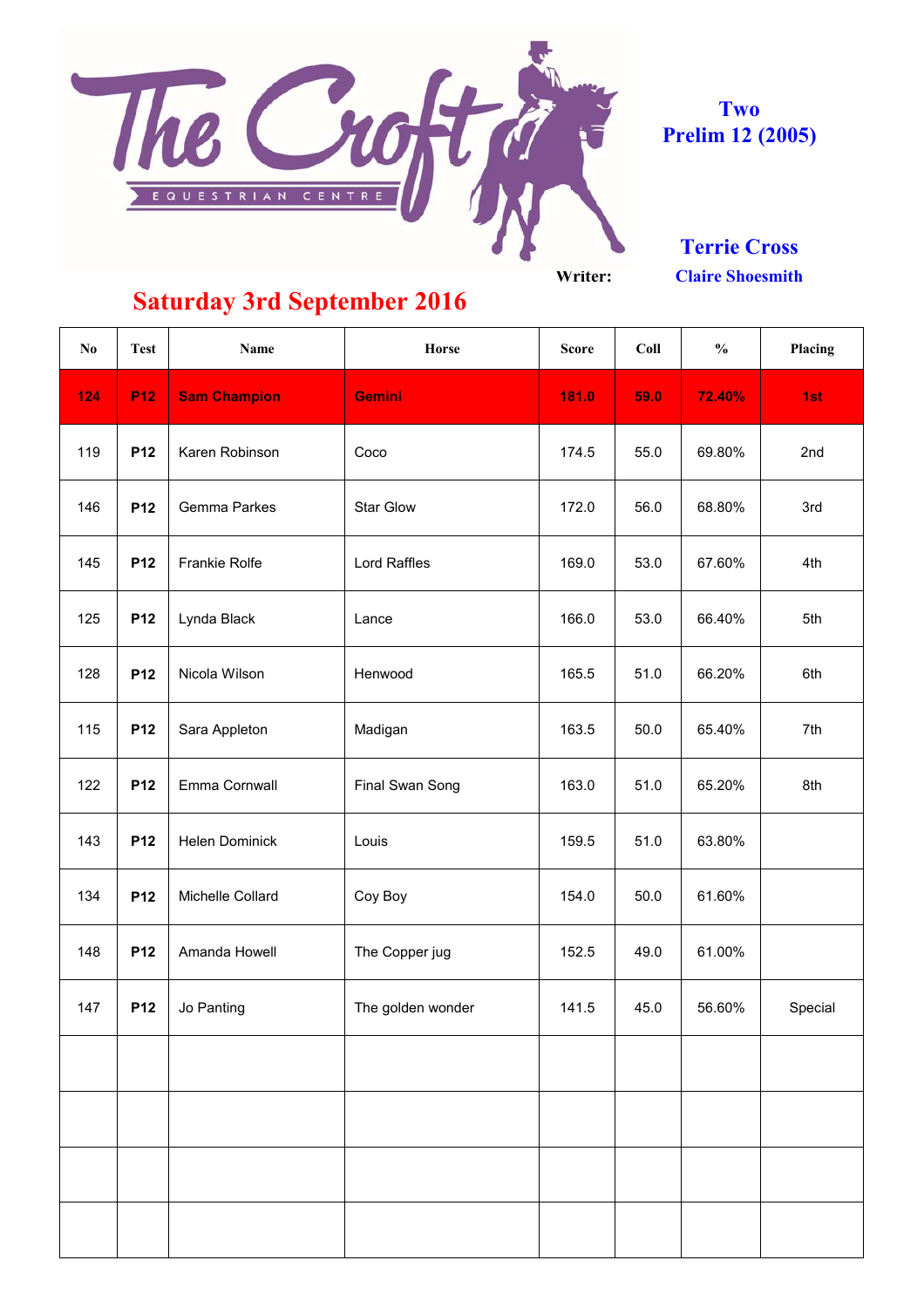

**Three Novice 24 (2010)**

> **Stuart Banks Julie Jerome**

**Saturday 3rd September 2016**

**No Test Name Horse Score Coll % Placing** 103 | N24 | Sofia Ovsyannikov | **Scherzo Andante | 196.0 | 71.0 | 75.38%** | 1st 113 | **N24** | Linda Elkington | Leggo | 180.5 | 61.0 | 69.42% | 2nd 137 | **N24** | Carol Doggett | Clonberne Joe | 179.5 | 63.5 | 69.04% | 3rd 109 **N24** Paula Brazier **Net All Allers** Spring Melody | 172.0 | 59.0 | 66.15% | 4th 138 | **N24** | Tina-Jane Adams | Jumbo | 167.0 | 53.0 | 64.23% | 5th & Special 102 | **N24** | Catherine Sheldrake | Apatchi | 166.0 | 58.5 | 63.85% | 6th 117 | **N24** | Caroline Slimin | The Dragon King | 164.0 | 58.0 | 63.08% | 7th 123 | **N24** | Claire Hubbard | Cupidor | 163.0 | 58.5 | 62.69% | 8th 101 | **N24** | Sue Pashen | Wolfegang Mayday Melody | 162.0 | 55.0 | 62.31% 111 **N24** Kate Dutcher **Florentieus** 160.5 57.5 61.73% 136 | **N24** | Caroline Lewis | Land Ahoy | 155.0 | 56.5 | 59.62%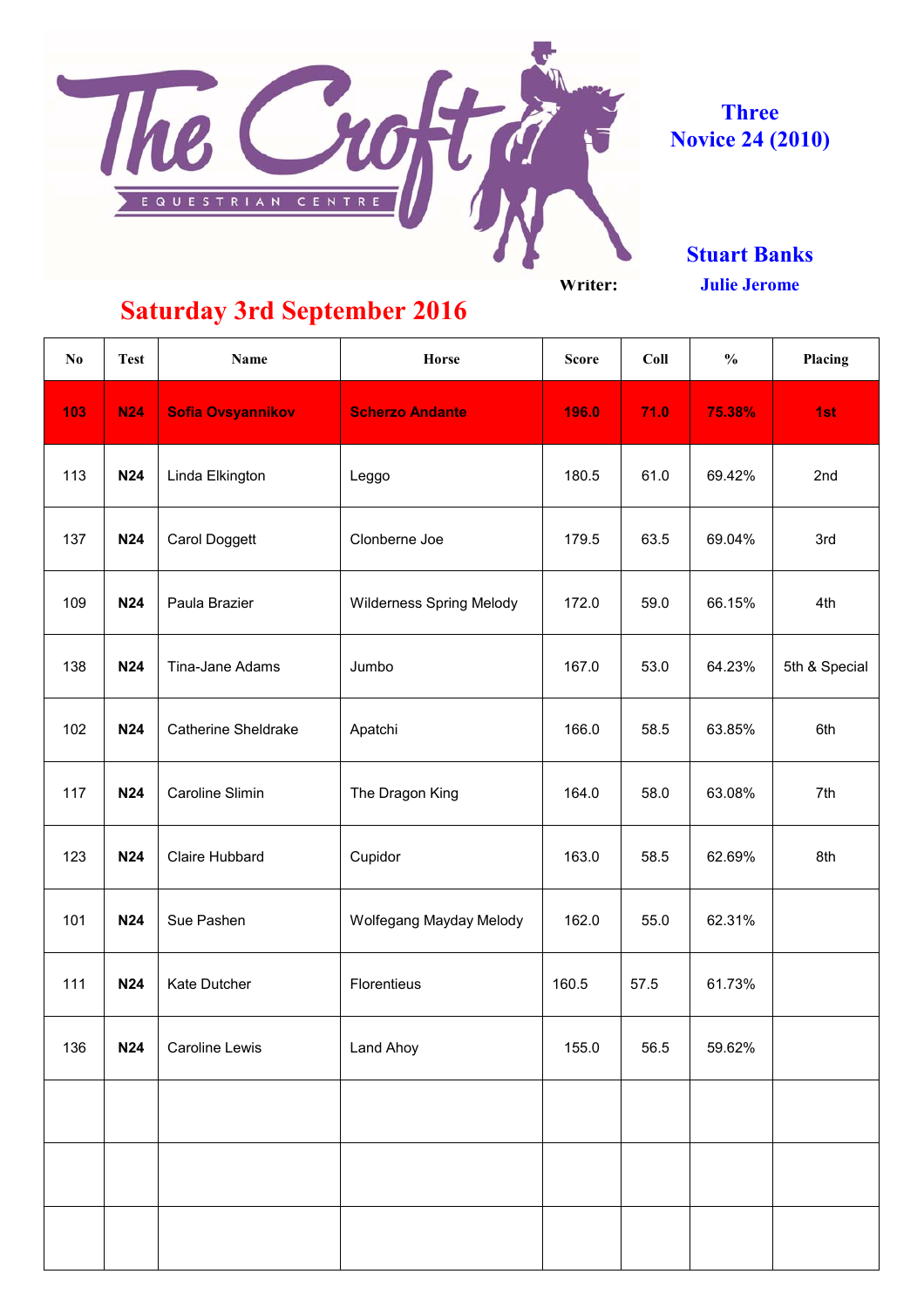

**Four Novice 30 (2006) Elem 49 (2009)**

**Lindsay Jenkins Terrie Cross**

| N <sub>0</sub> | <b>Test</b> | <b>Name</b>            | Horse                    | <b>Score</b> | Coll | $\frac{0}{0}$ | Placing |
|----------------|-------------|------------------------|--------------------------|--------------|------|---------------|---------|
| 139            | <b>N30</b>  | <b>Linda Alexander</b> | Lieneke                  | 177.5        | 54.0 | 68.27%        | 1st     |
| 130            | <b>N30</b>  | Liz Rushton            | Mister Jazz              | 173.0        | 54.0 | 66.54%        | 2nd     |
| 112            | E49         | Emma Farr              | Rocky                    | 195.5        | 54.0 | 65.17%        | 3rd     |
| 124            | <b>N30</b>  | Sam Champion           | Gemini                   | 167.0        | 53.0 | 64.23%        | 4th     |
| 129            | <b>N30</b>  | Alison Biddle          | Millersford Kingston     | 166.0        | 51.0 | 63.85%        | 5th     |
| 106            | <b>N30</b>  | Lorraine Dehn          | Goldcrest                | 164.0        | 51.0 | 63.08%        | 6th     |
| 150            | E49         | Debbie Townsend        | Golden Power             | 188.5        | 51.0 | 62.83%        | 7th     |
| 142            | <b>N30</b>  | Gary Yeoman            | El Torro                 | 162.0        | 51.0 | 62.31%        | 8th     |
| 109            | <b>N30</b>  | Paula Brazier          | Wilderness Spring Melody | 161.5        | 49.0 | 62.12%        |         |
| 111            | <b>N30</b>  | Kate Dutcher           | Florentieus              | 159.5        | 50.0 | 61.35%        |         |
| 101            | <b>N30</b>  | Sue Pashen             | Wolfegang Mayday Melody  | 158.5        | 47.0 | 60.96%        |         |
| 123            | E49         | Claire Hubbard         | Cupidor                  | 182.0        | 49.0 | 60.67%        |         |
| 118            | E49         | Aimee Slimin           | The Dragon King          | 178.0        | 49.0 | 59.33%        |         |
|                |             |                        |                          |              |      |               |         |
|                |             |                        |                          |              |      |               |         |
|                |             |                        |                          |              |      |               |         |